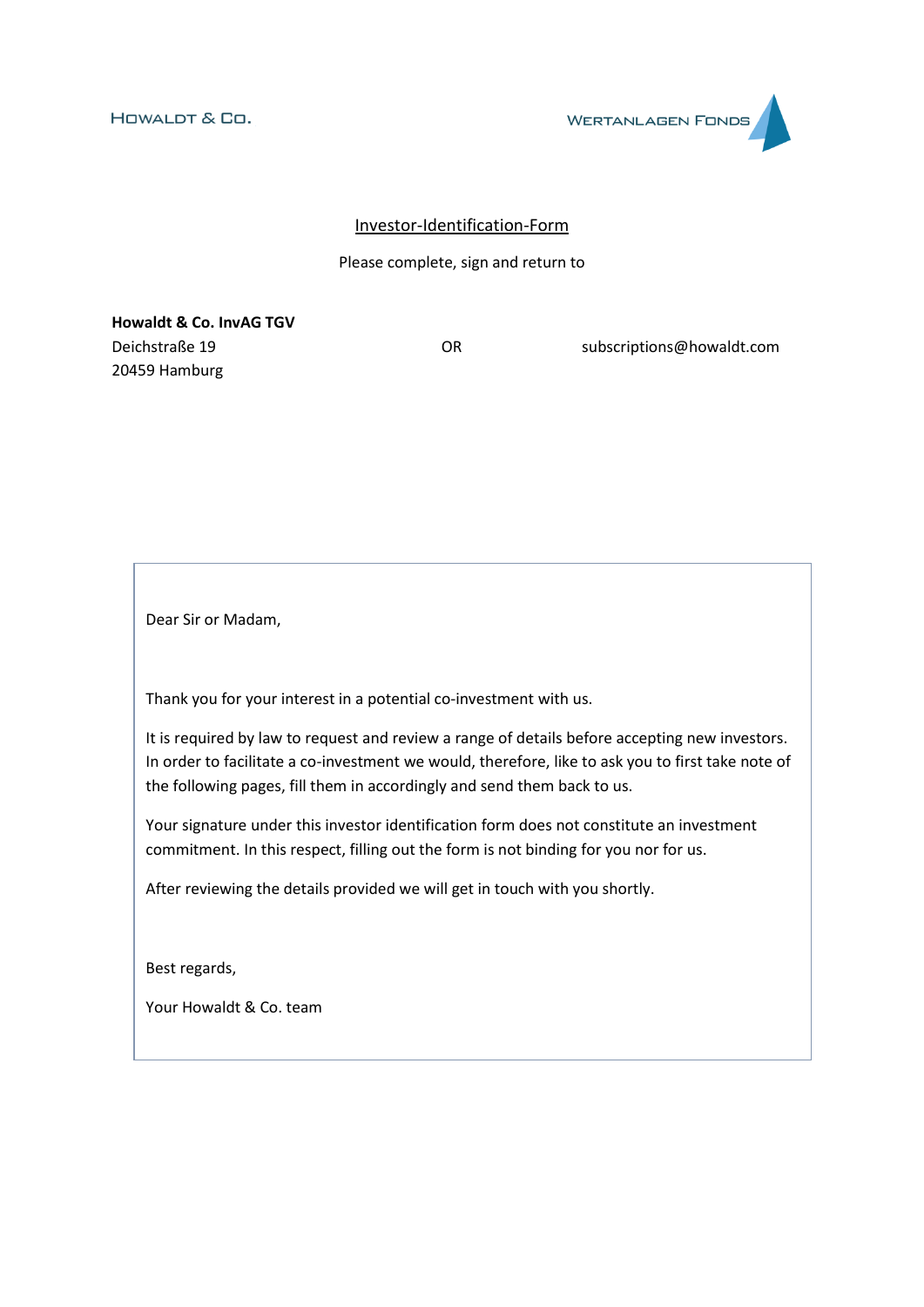# **Investor-Identification-Form**

# **Information according to § 1 Abs. 19 Nr. 32, and 33 a) cc) Kapitalanlagegesetzbuch**

The alternative investment fund manager ("AIFM") needs to assess the competence, experience and knowledge of those investors that it wants to rate as professional or semiprofessional within the meaning of § 1 Abs. 19 Nr. 32, and 33 a) Kapitalanlagegesetzbuch (German investment law). The AIFM needs to be sufficiently convinced that the investor is able to take his or her investment decisions independently, understands the risks involved with such investments and that a commitment for a particular investment is adequate for the investor under consideration.

### **Personal data**

| Unit/account holder:                                                                                       | Civil status:                                                               | Number of dependent persons:                                     |  |  |  |  |
|------------------------------------------------------------------------------------------------------------|-----------------------------------------------------------------------------|------------------------------------------------------------------|--|--|--|--|
| Address:                                                                                                   | Occupation/Position:                                                        | Education:                                                       |  |  |  |  |
| Other residences / usual places of<br>residence:                                                           |                                                                             |                                                                  |  |  |  |  |
| Tel. / email:                                                                                              | □ self-employed<br>$\Box$ employed                                          | Tax identification number and<br>relevant inland revenue office: |  |  |  |  |
| Date and place of birth:                                                                                   | Professional experience in the investment industry:                         |                                                                  |  |  |  |  |
| Would an investment be for your own<br>account or for someone else's account?                              | If for someone else, who would be the beneficial owner of<br>an investment? |                                                                  |  |  |  |  |
| Are you a politically exposed person (PEP) or related to a PEP or a person known to be closely<br>related? |                                                                             |                                                                  |  |  |  |  |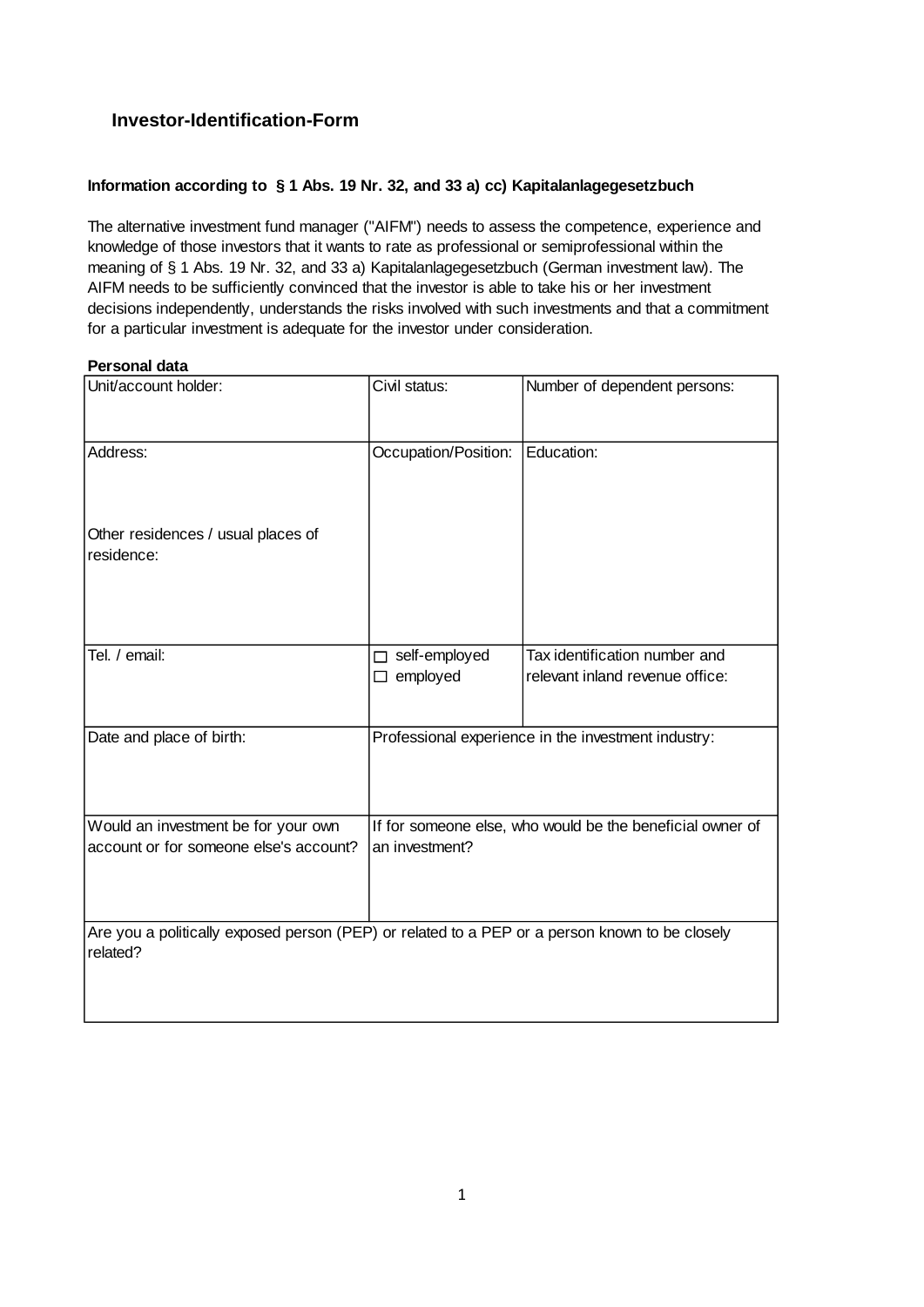# **Investment activities to date:**

Which types of investments in securities have been made by you so far and how much experience do you have with these types of investments?

|                                                                          | Domestic securities investments                                                  |             |                                   |                       | International securities investments |             |  |             |
|--------------------------------------------------------------------------|----------------------------------------------------------------------------------|-------------|-----------------------------------|-----------------------|--------------------------------------|-------------|--|-------------|
|                                                                          | Between 1<br><b>No</b>                                                           |             |                                   | More than             | <b>No</b>                            | Between 1   |  | More than 5 |
|                                                                          | experience                                                                       | and 5 years |                                   | 5 years               | experience                           | and 5 years |  | vears       |
|                                                                          |                                                                                  | experience  |                                   | experience            |                                      | experience  |  | experience  |
| <b>Bonds</b>                                                             |                                                                                  |             |                                   |                       |                                      |             |  |             |
| Equities                                                                 |                                                                                  |             |                                   |                       |                                      |             |  |             |
| Investment funds                                                         |                                                                                  |             |                                   |                       |                                      |             |  |             |
| Foreign currency                                                         |                                                                                  |             |                                   |                       |                                      |             |  |             |
| Options                                                                  |                                                                                  |             |                                   |                       |                                      |             |  |             |
| <b>Futures</b>                                                           |                                                                                  |             |                                   |                       |                                      |             |  |             |
| Other                                                                    |                                                                                  |             |                                   |                       |                                      |             |  |             |
| Size of individual<br>transactions:                                      | < 10,000 €                                                                       |             |                                   | $< 25,000 \in$        | < 50,000€                            |             |  | > 50,000€   |
| Number of securities<br>transactions p.a.:                               | $\Box$ 0                                                                         |             | П                                 | 1 to $5$              | 5 bto 39                             |             |  | $40+$       |
| Were securities holdings<br>debt financed?                               | no                                                                               |             | $\sqcup$ yes                      |                       | Credit line $(\epsilon)$ :           |             |  |             |
| Other investment types:                                                  | Insurance pol.                                                                   |             | <b>Building</b><br>society policy | Term deposit<br>Other |                                      |             |  |             |
| In the securities business<br>the following knowledge<br>base exists:    | no knowledge<br>basic knowledge<br>considerable knowledge<br>extensive knowledge |             |                                   |                       |                                      |             |  |             |
| Time horizon for your<br>investment (years):                             | 1                                                                                |             | $2 - 5$                           |                       | >5                                   |             |  |             |
| Other reasons for or<br>against being considered<br>as a professional or |                                                                                  |             |                                   |                       |                                      |             |  |             |
| semiprofessional investor:                                               |                                                                                  |             |                                   |                       |                                      |             |  |             |